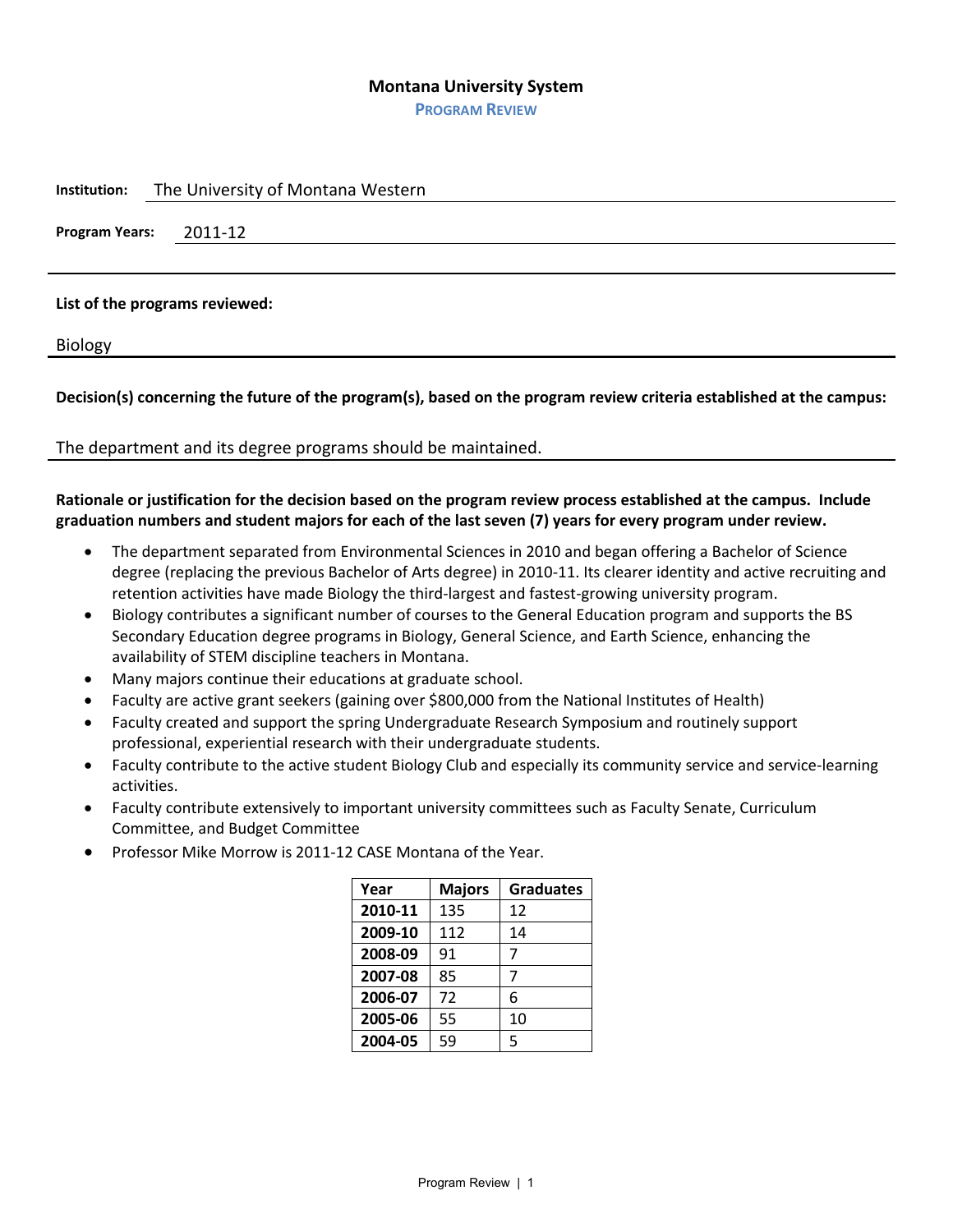### **Montana University System**

**PROGRAM REVIEW**

**Institution:** The University of Montana Western

**Program Years:** 2011-12

### **List of the programs reviewed:**

Environmental Science

**Decision(s) concerning the future of the program(s), based on the program review criteria established at the campus:**

The department and its degree programs should be maintained.

**Rationale or justification for the decision based on the program review process established at the campus. Include graduation numbers and student majors for each of the last seven (7) years for every program under review.**

- The Biology program withdrew from the Environmental Science department to establish its own department and identity in 2010.
- Environmental Science began offering two Bachelor of Science degrees (replacing previous Bachelor of Arts degrees) in 2010-11. The degrees are in Environmental Science and Environmental Interpretation.
- Environmental Science contributes a significant number of courses to the General Education program and supports the BS Secondary Education degree programs in Biology, General Science, and Earth Science, enhancing the availability of STEM discipline teachers in Montana.
- Many majors continue their educations at graduate school.
- Faculty are active, expert proponents of experiential learning and the majority of courses take place in the field in fall and spring, often carrying out professional research for agencies such as the Bureau of Land Management and the National Forest Service.
- Faculty support the spring Undergraduate Research Symposium and routinely support professional experiential research with their undergraduate students.
- Professor Rob Thomas was CASE US Baccalaureate Professor of the Year in 2008-09.

| Year    | <b>Majors</b> | <b>Graduates</b> |
|---------|---------------|------------------|
| 2011-12 | 82            |                  |
| 2010-11 | 54            | 6                |
| 2009-10 | 56            | 21               |
| 2008-09 | 63            | 12               |
| 2007-08 | 55            | 11               |
| 2006-07 | 67            | 14               |
| 2005-06 | 71            | 10               |
| 2004-05 | 72            | 10               |